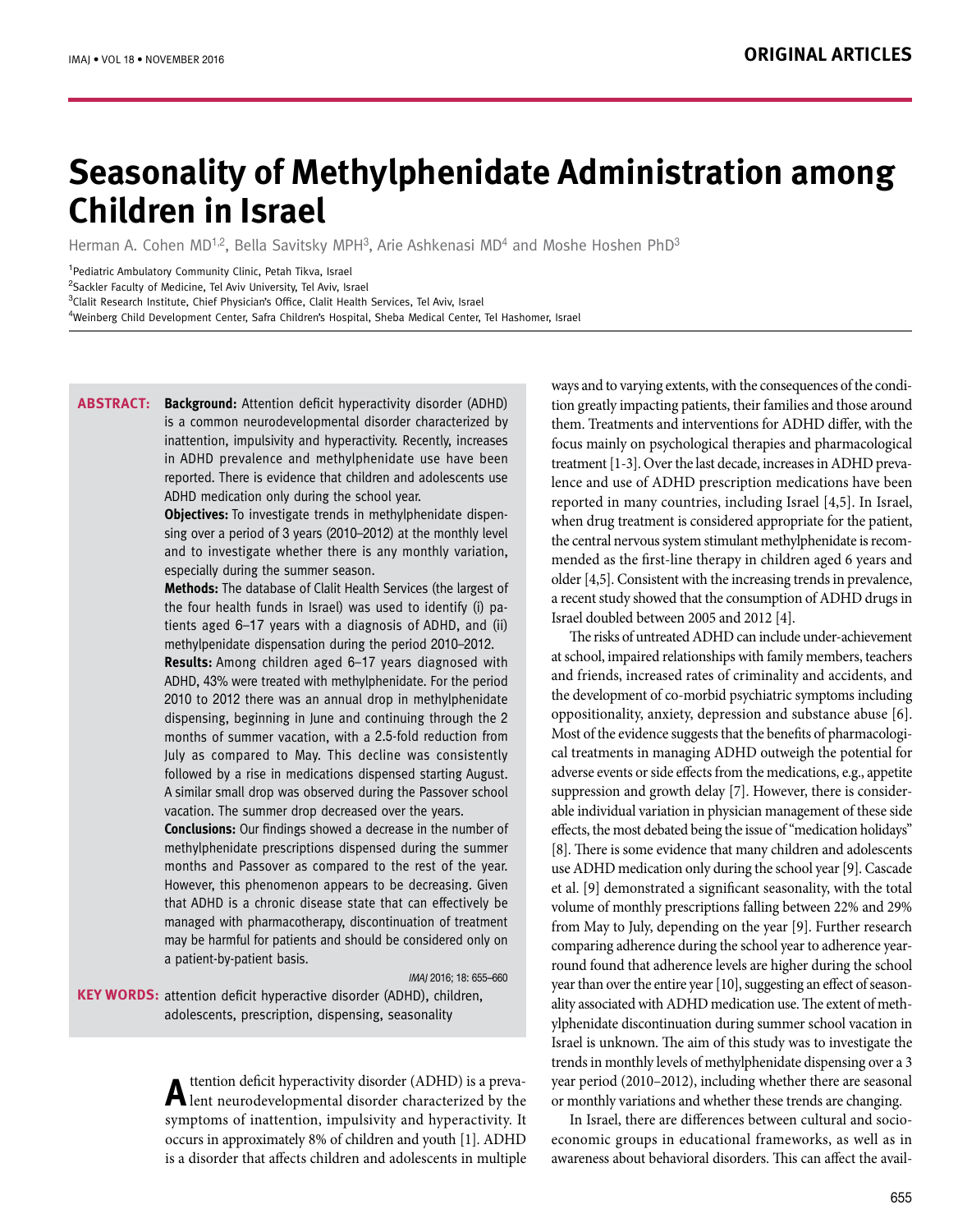ability of adequate medical services for diagnosis and access to certain treatments. In the north of the country this gap was shown to result in differences in diagnosis and treatment rates of ADHD [11]. Increases in ADHD diagnosis and treatment with methylphenidate have been particularly notable among girls [5]. In this study different population groups such as Arab and ultra-Orthodox will be studied separately to provide additional knowledge on ADHD-related trends.

## **SUBJECTS AND METHODS**

Clalit Health Services is Israel's largest health fund which serves as an insurer and health care provider, covering 53% of Israel's population and supplying most of the health care services within its system. In Clalit, children are predominantly treated at community primary care clinics by board-certified pediatricians, non-board-certified pediatricians, and general practitioners. Membership in one of four health funds is mandatory and, while transferring is simple, members rarely switch health funds in Israel ( $\sim$ 1% per year), thus enabling long-term case histories. All of Clalit's primary and secondary care physicians and pharmacies use an advanced electronic medical records system which feeds into the central database of the organization. This database contains over a decade of patient-level data including sociodemographic, clinical, health care utilization, and drug purchasing data.

## **Study design**

We conducted a historical cohort study of Clalit children aged 6–17 years old during 2010–2012 (study period) with active diagnoses of ADHD. With the diagnosis – a legal pre-condition for methylphenidate prescriptions – methylphenidate dispensing patterns were analyzed among children diagnosed during the study period. Although there is no confirmation that medications were taken after prescription purchases, those for whom prescriptions were purchased were considered to be treated for the purposes of this study.

**Table 1.** Demographic characteristics, ADHD diagnoses and treatment by methylphenidate in 2012 among pediatric Clalit members aged 6–17 years

|                                                              | <b>Population of Clalit</b><br>pediatric members<br>N | <b>Diagnosed with ADHD</b><br>N (% among Clalit<br>population) | <b>Treated with</b><br>methylphenidate<br>N (% among diagnosed) |  |
|--------------------------------------------------------------|-------------------------------------------------------|----------------------------------------------------------------|-----------------------------------------------------------------|--|
| Total                                                        | 795.057                                               | 105,806 (13.3)                                                 | 45,516 (43.0)                                                   |  |
| Age (yr)<br>$6 - 11$<br>$12 - 17$                            | 418,209<br>376,848                                    | 50,544 (12.1)<br>55,262 (14.7)                                 | 23,097 (45.7)<br>22,419 (40.6)                                  |  |
| Gender<br>Male<br>Female                                     | 406,9501<br>388,106                                   | 73,275 (18.0)<br>32,531 (8.4)                                  | 32,299 (44.1)<br>13,217 (40.6)                                  |  |
| <b>Population group</b><br>General<br>Ultra-Orthodox<br>Arab | 445 003<br>42,362<br>307.692                          | 83 611 (18.8)<br>5201 (12.2)<br>16,994 (5.5)                   | 39 237 (46.9)<br>2167 (41.7)<br>4112 (24.2)                     |  |

#### **Data sources and covariates**

Information on ADHD diagnosis was gathered from all Clalit primary care physicians through the Clalit chronic and permanent diagnosis databases (ICD-9 codes 314.00 and 314.01 were included). In the Israeli health care system, only methylphenidate is included in the pharmaceutical reimbursement list for ADHD treatment, hence methylphenidate is the drug of choice for treatment of ADHD. Information on the dispensing of methylphenidate prescriptions summed by month during the entire study period, and summed by week for the months June–September was gathered from the Clalit pharmacy database. The month and the week within a calendar year were taken as variables for the analysis of seasonality changes in methylphenidate dispensing. Other covariates included age (categorized into two groups: 6–11 years and 12–17 years, determined at the start of each calendar year), gender and population sector (a variable taken at the clinic level, indicating whether the clinic is serving predominantly General Jewish, ultra-Orthodox-Jewish or Arab populations). The study was approved by the Clalit community health institutional review board.

### **Statistical analysis**

The prevalence of ADHD in 2012 was calculated as the number of children with existent diagnoses of ADHD at the beginning of 2012 divided by the total number of children aged 6–17 years in the Clalit database at the same time, using either crude rates or split by age, gender and/or population sector groups. The annual rate of treatment with methylphenidate was calculated as the proportion of children filling at least one methylphenidate prescription during the year among the children diagnosed with ADHD by the beginning of the year. This rate was assessed according to age, gender and population group. The number of children treated by methylphenidate was also calculated on a monthly basis, with analysis comparing the 2 months of summer vacation (July and August) to the rest of the year. These rates were also based on the population at the beginning of the year. In addition, weekly trends were analyzed for the summer vacation period (from the end of June until the beginning of September) to determine the time point of change in the methylphenidate dispensing trend. The rate of stopping treatment was defined as the ratio of the number of children for whom medication was not purchased during July and August over the number of children for whom medication was purchased during May and June. The ratio was calculated separately for every population group and for each year of study. Comparisons were assessed by chi-square test and by ANOVA.

## **RESULTS**

## **Prevalence of ADHD**

A total of 795,057 members aged 6–17 years old were identified in the Clalit database as of 1 January 2012 [Table 1]. Among them, 13.3% (105,806) were diagnosed as having ADHD. Boys comprised 69% of ADHD-diagnosed children, and 79.0% were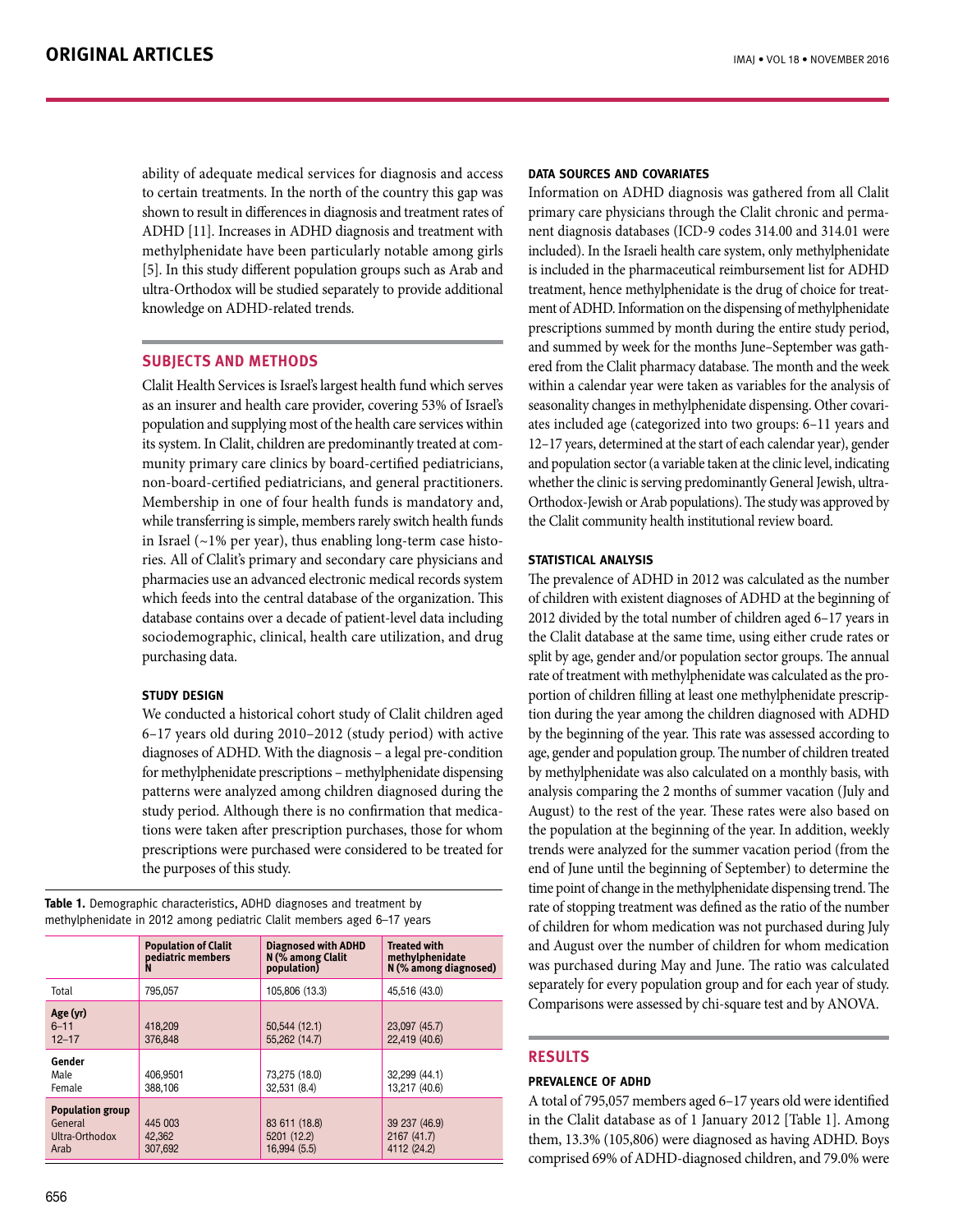from the General Jewish population sector, while ultra-Orthodox patients comprised 4.9% and Arab patients 16.1% (these population groups comprise 56.4%, 5.6% and 38.0% respectively of the entire relevant age group). Hence the General Jewish population had increased risk of being diagnosed with ADHD [relative risk (RR) 1.53, 95% confidence interval (95%CI) 1.49– 1.57] compared to the ultra-Orthodox Jewish population, and even more compared to the Arab population (RR 3.40, 95%CI 3.35–4.46). The highest percentage of diagnosed children treated with methylphenidate was observed in the General Jewish group (46.9%), followed by the ultra-Orthodox group (41.7%), and the lowest in the Arab group (24.2%). Thus, Arab children had both lower diagnosis (in the total population) and lower treatment rates (among diagnosed patients) (RR 1.93, 95%CI 1.87–1.98) compared to the Jewish children from the general and ultra-Orthodox groups.

#### **Summer discontinuation of methylphenidate treatment**

From 2010 to 2012 there was a clear downward annual drop in the dispensing of methylphenidate during the 2 months of summer vacation (July and August), beginning in June and continuing into August. Medications were dispensed in July at a rate that was 2.5-fold lower than in May (range 2.4–2.6 during 2010– 2012). A smaller but similar drop was observed in the spring seasons of March 2010 and April 2011 and 2012, corresponding to shorter holiday vacation breaks [Figure 1]. When examining the drop in medications dispensed during the summer at higher temporal resolution (by week), the drop begins annually during the two last weeks of June and continues during July and early August [Figure 2]. During the last 2 weeks of August, dispensing increases. In 2012, this elevation was sharpest (in this particular year the school year started 1 week earlier). Overall, a drop of 38% was observed in the last week of June (range 31%–44%), 57% in the third week of July (range 54–59%), and a drop of 64% (range 62–65%) in the second week of August, all relative to the first week of June. The same analysis was conducted separately for children aged 6–11 years and those 12–17 years old, and for boys and girls. Similar annual patterns were observed in these subgroup analyses, indicating a decrease in drug issuing during the summer vacation months.

We conducted a separate analysis to study the discontinuation of treatment during July and August among children who were treated during May and June [Table 2]. Overall, the percentage of children stopping treatment in July and August declined over the 3 year period: 37.0% in 2010, 30.0% in 2011 and 24.0% in 2012 (*P* value for trend < 0.0001). This downward trend in stopping treatment during the summer months was consistent and significant among all subgroups. A comparison of demographic characteristics of children who were untreated during the 2 months of summer vacation shows that the frequency of stopping treatment was slightly lower among boys (vs. girls), aged 6–11 (vs. aged 12–17) and among ultraOrthodox Jews (vs. the Arab group and General Jewish groups), as depicted in Table 2.

**Figure 1.** Number of children aged 6–17 treated with methylphenidate by month and year



**Figure 2.** Number of children aged 6–17 treated with methylphenidate end of June–beginning of September, by week



**Table 2.** Percentage of children who were not treated with methylphenidate during summer vacation (July and August) among those treated in previous May and June, by gender, age and population group, by year

|                                                                  | 2010                 | Pvalue<br>$\chi^2$ test | 2011                 | Pvalue<br>$\chi^2$ test | 2012                 | Pvalue<br>$\chi^2$ test | P for<br>trend             |
|------------------------------------------------------------------|----------------------|-------------------------|----------------------|-------------------------|----------------------|-------------------------|----------------------------|
| Gender<br><b>Boys</b><br>Girls                                   | 36.1<br>40.2         | 0.005                   | 29.0<br>33.4         | 0.002                   | 23.1<br>27.0         | 0.001                   | (0.0001)<br>(0.0001)       |
| <b>Population</b><br>group<br>Arabs<br>Ultra-Orthodox<br>General | 38.0<br>22.3<br>37.8 | (0.0001)                | 36.2<br>16.3<br>30.4 | (0.0001)                | 27.5<br>14.5<br>24.6 | (0.0001)                | 0.004<br>0.006<br>(0.0001) |
| Age group<br>$6 - 11$<br>$12 - 17$                               | 35.9<br>40.5         | (0.0001)                | 28.2<br>33.9         | (0.0001)                | 22.5<br>26.8         | (0.0001)                | (0.0001)<br>(0.0001)       |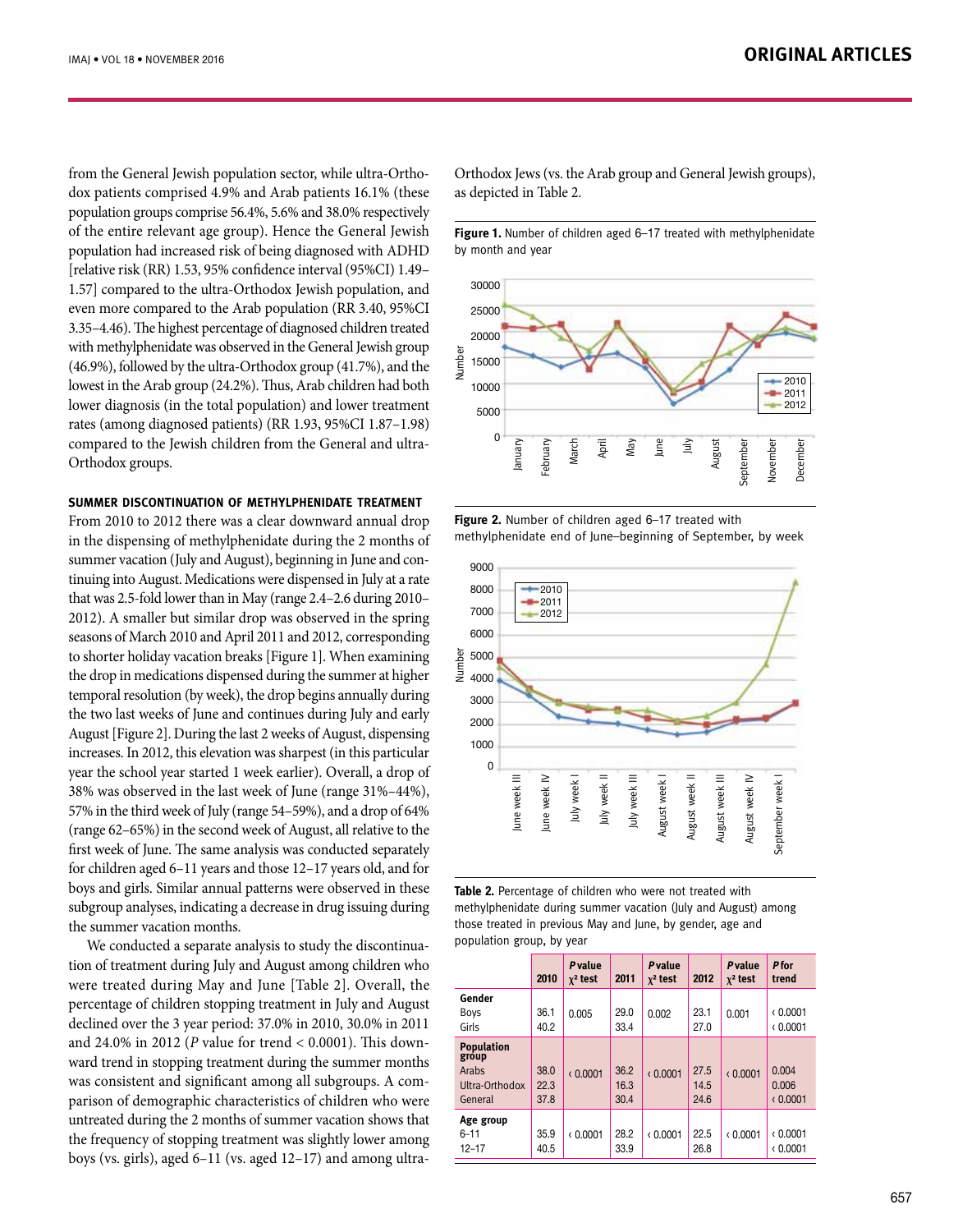## **DISCUSSION**

The prevalence of ADHD in the Israeli pediatric population found in this study (13%) is similar to previously reported prevalence statistics among schoolchildren worldwide (2%– 17%) [12], with a higher prevalence of the disorder among boys. The prevalence of medication prescribed to those diagnosed in this study (43%) matches rates of treatment in other developed countries (32–71%) [13,14].

Medication is frequently used in the clinical management of ADHD, and clinical trials have shown psychostimulants to be highly efficacious, with a  $\geq$  70% rate of clinical responders [15]. Despite this efficacy, there is evidence that seasonal patterns in ADHD medication usage are related to school year calendars for many children and adolescents [9,16]. The findings of the current study show similar results; in Israel there was a consistent reduction in the dispensing of methylphenidate during June, July and August – 26%, 60% and 43% respectively – as compared to May. A more moderate reduction was also observed during the 3 week Passover school vacation (March 2010, April 2011 and April 2012). With no rise in medication dispensing in June, compared to previous school-year months, over-purchasing of medications (stockpiling) before the summer vacation can be ruled out. This notable shift in treatment emphasizes the need for improved awareness among physicians, patients and their parents regarding the importance of continued treatment for those patients considered to need ongoing, uninterrupted medical treatment. Inconsistent or non-existent treatment of ADHD is quite problematic. When left untreated, the core symptoms of ADHD appear to increase the risk for substance abuse disorders and antisocial behavior. Substance abuse subsequently further negatively affects the core symptoms of ADHD, leading to more functional impairment [9]. A recent observational study reassessed a UK cohort of 126 school-aged children with ADHD 5 years later in adolescence. The research team found that about 70% of the sample met the full criteria for ADHD and that most of the sample exhibited high levels of antisocial and criminal behavior and substance abuse problems in adolescence [17]. Only 10% of the sample appeared to have functionally and symptomatically recovered, some of whom continued to be prescribed medication.

Beyond the public health concern that a high proportion of ADHD pediatric patients do not receive any treatment, many patients receive only intermittent dosing of ADHD medications. Intermittent dosing of ADHD medication can lead to problems from the frequent need to both redevelop initial medication tolerance and re-accommodate to adverse events. Unfortunately, patients' and/or parents' efforts to minimize time spent on ADHD medications require their starting and stopping ADHD medications repeatedly, which may actually have the paradoxical effect of increasing the overall side effect burden for patients. This repeated starting and stopping by patients or their parents in relation to the school year (and in many cases just for weekends [8]) may initiate stimulant discontinuation-related adverse events.

Barner et al. [18] and Marcus et al. [19] found poor persistence and adherence to ADHD medication over a 1 year period in the Texas Medicaid and California Medicaid systems respectively. Barner and co-authors reported 3.2 to 5.1 months persistence before a 30 day break, and Marcus et al. a 4.7 month period with extended-release methylphenidate and a 3.5 month period with immediate-release methylphenidate, indicating that children did not persist for half a year on therapy. Low adherence rates can be attributed to parents providing medications to their children only on school days, omitting weekends, holidays and summer months. This is supported by Faraone and colleagues [20] who reported that 30.5% of children in their study took "planned medication breaks."

The strategy of weekend holidays during methylphenidate use is controversial. In the present study, the phenomenon of stopping treatment during summer vacation was slightly more frequent among girls. Prior research found that girls with ADHD may be less disruptive and less impulsive [21] than boys with ADHD, and it is possible that such behavioral differences permit a break in treatment during summer vacation. Additionally, the present study found a higher frequency of treatment breaks among adolescents aged 12–17 years. Prior research found a general alleviation of ADHD symptoms that occurs with age [22], and it is possible that this alleviation may contribute to treatment breaks. Among boys from the ultra-Orthodox group, frequency of stopping treatment in the summertime was lower than among boys from other population groups, probably because of the shorter summer vacation in the ultra-Orthodox male education system, while the frequency of treatment breaks among ultra-Orthodox girls was similar among girls from other population groups, as the length of summer vacation for ultra-Orthodox girls is the same as in the other population sectors. This study shows that this tendency towards discontinuation of treatment during the summer vacation in Israel is in decline.

Continuation in treatment is generally desirable. There are significant life impairments found in individuals with ADHD. Among young people, difficulties with completion of homework, participation in extracurricular activities, the ability to pay attention while driving and to resist engaging in risky behaviors have been noted, and uninterrupted treatment may help to reduce such difficulties [23]. Furthermore, children and adolescents adhering to consistent medication management for their ADHD treatment may be better able to control their behavior and impulsivity, resulting in less criticism and better feedback from caregivers and peers. Such feedback is likely to bolster the children and adolescents' self-esteem. During their late adolescent years, relationships, self-esteem, substance abuse, work, and other problems are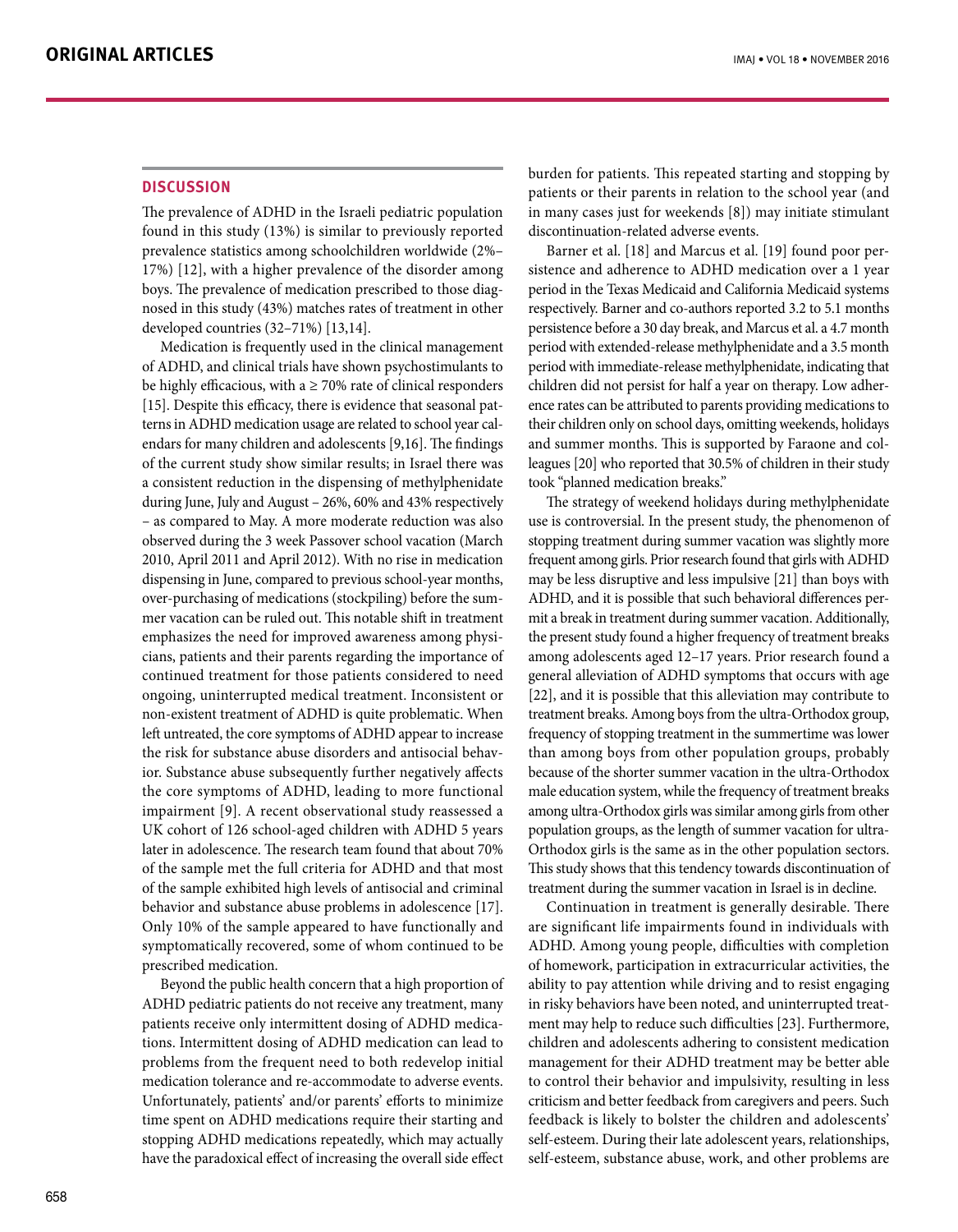associated with having had ADHD as a child. Suspending the treatment that improves these conditions is not in a patient's best interests.

Current guidelines suggest that physicians treat ADHD as a chronic medical condition [1,24] and, certainly, consistent treatment of most chronic medical illnesses usually gives patients and those treating them better results than episodic medication management. While school-year-only dosing of ADHD medications may be acceptable for some, the vast majority of children and adolescents do better even in extra-school behavior when they take their ADHD medication regularly [19]. As Findling et al. discuss [25], there are myriad non-school-related activities in patients' lives that may benefit from continued treatment. As such, compulsory medication breaks are not recommended; rather, the need to take such breaks should be considered on a case-by-case basis and should not be implemented as a general rule.

According to Van De Loo-Neus and team [15], there is limited and inconsistent evidence for long-term advantages of medication treatment beyond symptom control, such as improved social functioning, academic achievement, employment status and fewer adverse psychiatric outcomes. In terms of safety, long-term effects of medication on growth, blood pressure and heart rate are limited and the occurrence of suicidal, psychotic and manic symptoms is rare [15]. Therefore, this group recommends that clinical decisions about starting, continuing, and stopping ADHD medication should be made on an individual basis and medication-free periods implemented at regular times to investigate the need for an ongoing benefit of medication [15]. It is worth considering Findling's assertion that child psychiatrists and neurologists generally continue pharmacological treatment of their patients throughout the summer months, while pediatricians tend towards summer breaks in treatment [25]. Clearly, there is a discrepancy in the information dispensed to psychiatrists and neurologists versus that dispensed to pediatricians.

Use of a retrospective prescription database to examine ADHD adherence and persistence patterns has the advantage of examining large populations (such as the present cohort of 105,806 children with a previous or current diagnosis of ADHD, of whom 45,516 were treated with methylphenidate during the study period) and medication prescribing patterns over longer follow-up periods.

#### **Limitations**

This study, while analyzing a large cohort, carries some limitations. To begin with, diagnoses are registered by a physician during a parent-initiated visit to a clinic, in contrast to a survey with psychological evaluation. This may carry the risk of a few causes of bias, under-reporting due to parents' and teachers' lack of attention to the child's behavioral condition or due to parents' intention to avoid blemishing a child's clinical file (two factors that may partially cause the gender and sector imbalance). In addition, some contacts may be initiated with the intent to receive methylphenidate prescriptions to "calm" disorderly but healthy children. While we have complete data on patient primary care physician visits and drug purchasing, we obviously do not know whether the drugs were consumed immediately or at all; we may, however, assume that most patients will not purchase more chronic medications when they have considerable supplies at home. Thus, incomplete adherence will tend to smooth out over time. On the other hand, the examination of potential early purchases of stocks before summer trips abroad did not suggest an increase in late June–early July before children travel with their parents, but rather indicated a decrease in such purchases. In addition, our database does not allow us to distinguish reliably between subtypes of ADHD which could potentially show different seasonal patterns. This study did not compare written prescriptions with filled prescriptions and thus we cannot differentiate whether low purchase rates are due to physicians' instructions or to low patient compliance.

#### **Conclusions**

The present study determined that, indeed, there is a decrease in the number of methylphenidate prescriptions dispensed in Israel during the summer months and Passover break as compared to the rest of the year. However, it is worth noting that this phenomenon appears to be decreasing on an annual basis. It is possible that such a decrease is related to increased awareness among doctors, parents and patients of the potential harms associated with treatment breaks. Given that ADHD is a chronic disease state that can effectively be managed with pharmacotherapy, discontinuation of treatment may be harmful for patients and should be considered only on a patient-by-patient basis. Because treatment breaks can result in symptom deterioration, it is recommended that providers identify patients with poor adherence and determine the reasons for non-adherence (e.g., side effects, forgetfulness, parent or child opposition, etc.). After doing so, providers may be able to successfully intervene with strategies to address any barriers to medication adherence, which will likely improve patient outcome.

#### **Correspondence**

**Dr. H.A. Cohen** P.O. Box 187, Yehud 56000, Israel **Phone:** (972-3) 939-8200 **Fax:** (972-3) 939-8201 **email:** hermanc@post.tau.ac.il

#### **References**

- 1. Wolraich M, Brown L, Brown RT, et al*.* ADHD: clinical practice guideline for the diagnosis, evaluation, and treatment of attention-deficit/hyperactivity disorder in children and adolescents. *Pediatrics* 2011: 128; 1007-22.
- 2. Jaber L, Kirsh D, Diamond G, Shuper A. Long-term functional outcomes in Israeli adults diagnosed in childhood with attention deficit hyperactivity disorder. *IMAJ*  2015; 17: 481-5.